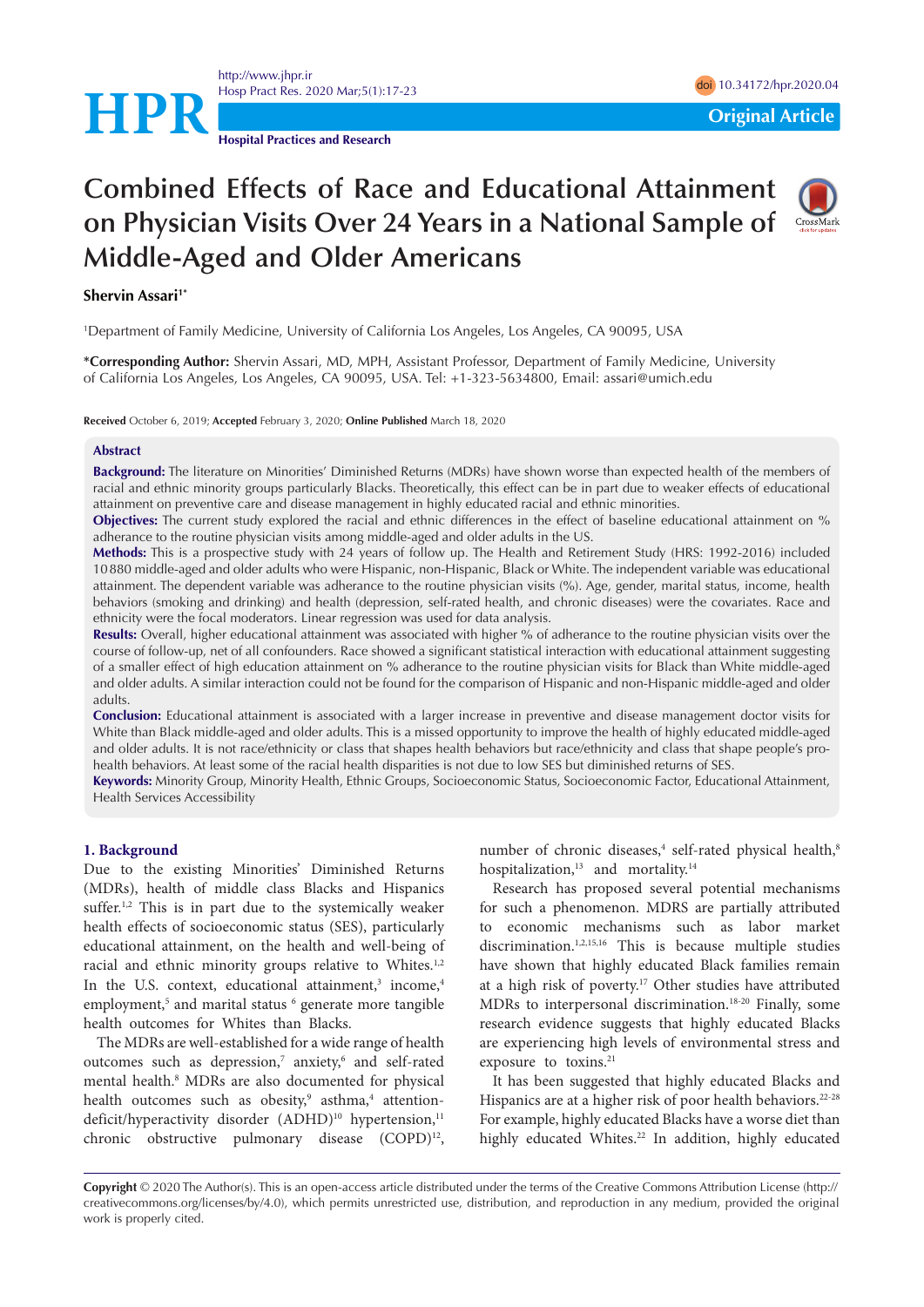Blacks have a lower tendency to exercise than highly educated Whites.23 Similarly, highly educated Blacks and Hispanics are more likely to smoke and binge drink.<sup>26</sup> Two recent studies have suggested that poor preventive health seeking behaviors may be another mechanism for such a difference, as highly educated Blacks report less than expected usage of oral<sup>29</sup> and breast exams.<sup>30</sup> Still we are not aware of any previous research on MDRs of educational attainment on adherence to the routine physician visits across race and ethnic groups among middle-aged and older adults.

# **2. Objectives**

This study aimed to investigate the MDRs of educational attainment on the % adherence to routine physician visits among Black and Hispanic middle-aged and older American adults. We compared race/ethnic groups of middle-aged and older adults for the effects of baseline education with the % adherence to routine physician visits over time. In line with the MDRs theory, $1,2$  we expected weaker effects of baseline educational attainment on future % adherence to routine physician visits for Black and Hispanic middle-aged and older adults in comparison to their non-Hispanic White counterparts. In other terms, we expected a larger proportion of highly educated Black and Hispanic middle-aged and older adults still to report poor adherence to routine physician visits, compared to their highly educated White counterparts.

#### **3. Methods**

## 3.1. Design and Setting

This is a prospective study with 24 years of follow up. Data came from all waves ( $n = 13$ ) of the Health and Retirement Study (HRS), 1992 to 2016. The HRS, a state-of-the-art long-term longitudinal study, has conducted biannual observations of a nationally representative sample of American middle-aged and older adults over the age of 50. Although more information on methodology, study design, measures, sample, and sampling of the HRS is available elsewhere,<sup>31</sup> we provide a summary of the key features of the study here.

#### 3.2. Participants and Sampling

This study only included the core primary sample of the HRS that were recruited in 1992. Participants were born between 1931 and 1941. The HRS sampling strategy was a national area probability sample of all US households in 1992 (Wave 1).

## 3.3. Analytical Sample

The current study included individuals who were 50+ years old and self-identified as White/Caucasian or Black/ African American. Both Hispanic and non-Hispanic people were enrolled in our analysis. This sample included 10 880 participants. Every participant who entered the HRS was included in our analysis regardless of the duration of follow up, because we had data on % adherence to routine

physician visits over time from all participants, regardless of drop out from this study.

## 3.4. Data Collection

HRS study collected extensive data on various aspects of the participants. These data included demographic, SES, social, psychological, behavioral, health service use and health information. Although data were collected from participants and their spouses, we only included the participants' data. Data were collected on a biannual basis, which were included to this study (1992 to  $2016 =$ wave 1 to wave 13). The HRS data collection was either through standard questionnaires that were completed wither in a telephone or a face-to-face interview. For the individuals who were not available, proxy interviews were used (controlled in this study as a covariate).

# 3.5. Measures

*Demographic Factors.* Age and gender were the study demographic factors. Age was a continuous measure (recorded in years passed since birth). Gender was a dichotomous variable, coded as male =1, female =0. Age and gender were both measured at 1992.

*Educational attainment.* Educational attainment was the primary SES indicator of interest (independent variable). Educational attainment was a continuous measure recorded in years of schooling and was measured at baseline (1992). *Income.* Income was the SES covariate (confounder). Income was a continuous variable in USD, measured at baseline (1992).

*Depressive symptoms.* The eight item Center for Epidemiologic Studies Depression scale (CES-D) was used to measure depressive symptoms. The CES-D scale is a reliable and validated measure of level of depressive symptomatology over the past week.<sup>32-34</sup> We used the first CES-D score which was due to the year 1994, with a higher score indicating more depressive symptomatology.

*Self-rated health (SRH).* Conventional single item measure of SRH was used. Participants reported their health was excellent, very good, good, fair, or poor. SRH was operationalized as a continuous variable ranging from 1 to 5, with a higher score indicating worse health. Research has repeatedly demonstrated high validity and reliability of SRH as a predictor of mortality risk.<sup>35</sup> We used the bassline SRH measured at 1992.

*Chronic Medical Conditions (CMCs).* A variable was used that reflected the number (count) of various chronic medical conditions including diabetes mellitus, heart disease, emphysema/asthma, stroke, cancer, hypertension, arthritis, and psychiatric conditions. Participants were asked if a doctor has ever told them that they have any of these conditions. This variable had a range of 0 to 8, with a higher score reflecting multimorbidity.

#### 3.6. Data Analysis

We analyzed the HRS data using SPSS 23.0 (IBM Corporation, Armonk, NY, US). We used Taylor series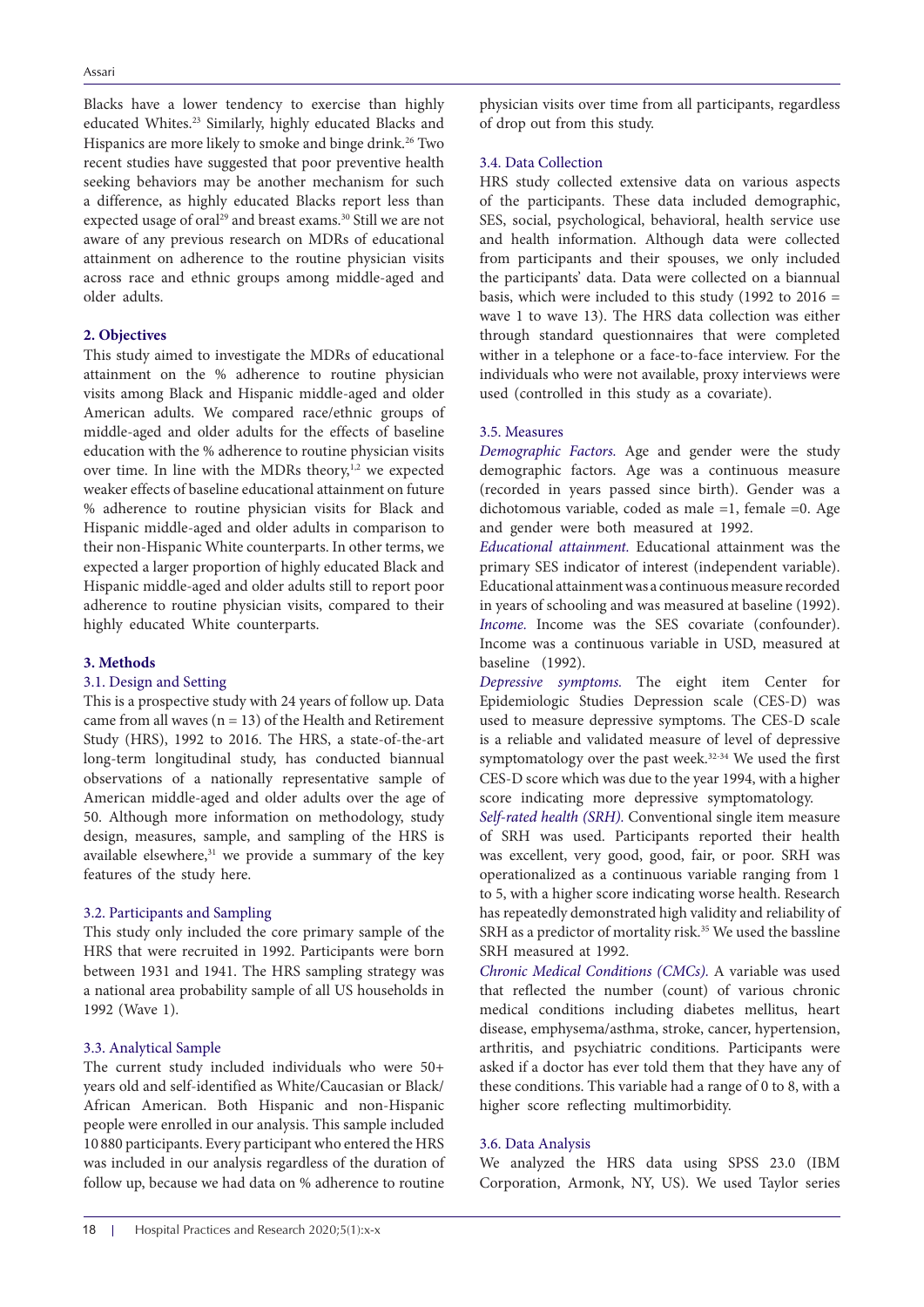estimation to calculate the variance of our study variables using the HRS survey weight due to clustering, stratification, and non-response. As a result of applying the HRS weights, our result presented is are generalizable to the US general population of middle-aged and older adults (age  $\geq$  50) at 1992. For our univariate analyses, we reported means (SD) as well as frequencies (%). For multivariable analysis, we applied linear regressions with % adherence to the routine physician visits over time as the outcome. We ruled out the multi-collinearity between race, ethnicity, educational attainment, and covariates. We also tested the distribution of our outcome as well as distribution of error terms of our linear regression models. We did not find evidence against application of linear regression models. We did not have missing data simply because two waves were enough for the definition of our smoking trajectories. We ran three series of logistic regression models without (*Model 1*) and with (*Model 2*) our two statistical interaction terms between race, ethnicity, and SES indicators (educational attainment).

#### **4. Results**

#### 4.1. Descriptive Statistics

This study included 10 880 American adults who were either non-Hispanic, Hispanic, White, or Black. [Table 1](#page-2-0) shows descriptive statistics of the overall sample. On average, participants had 90% adherence to routine physician visits over time [\(Table 1\)](#page-2-0).

## 4.2. Multivariable Models

[Table 2](#page-3-0) presents the summary of the results of two linear regression models with educational attainment as the predictor/independent variable and % adherence to

<span id="page-2-0"></span>

|  | Table 1. Descriptive Statistics in the Overall Sample (n=10880) |  |  |  |  |
|--|-----------------------------------------------------------------|--|--|--|--|
|--|-----------------------------------------------------------------|--|--|--|--|

|                                                       | All   |               |  |
|-------------------------------------------------------|-------|---------------|--|
|                                                       | No.   | $\frac{0}{0}$ |  |
| Race                                                  |       |               |  |
| White                                                 | 8982  | 82.6          |  |
| <b>Black</b>                                          | 1898  | 17.4          |  |
| Ethnicity                                             |       |               |  |
| Non-Hispanic                                          | 10018 | 92.1          |  |
| Hispanic                                              | 854   | 7.9           |  |
| Gender                                                |       |               |  |
| Women                                                 | 5384  | 49.5          |  |
| Men                                                   | 5496  | 50.5          |  |
| Partnered                                             |       |               |  |
| Yes                                                   | 10605 | 97.5          |  |
| No                                                    | 275   | 2.5           |  |
|                                                       | Mean  | <b>SD</b>     |  |
| Age (y)                                               | 56.47 | 4.48          |  |
| Education (y)                                         | 12.03 | 3.21          |  |
| Income (USD 1000)                                     | 46.84 | 50.77         |  |
| Depressive symptoms                                   | 1.30  | 1.97          |  |
| <b>SRH</b>                                            | 2.61  | 1.21          |  |
| Chronic medical conditions                            | 1.10  | 1.14          |  |
| % Adherence to the routine physician visits over time | 0.90  | 0.19          |  |

SD: standard deviation, SRH, self-rated health; CI: confidence interval.

the routine physician visits over time as the outcome/ dependent variable. Both these models were estimated in the overall sample with the following difference: *Model 1* only entered the main effects. *Model 2*, however, also added two interaction terms between race and ethnicity with educational attainment.

Based on *Model 1*, high educational attainment at baseline (wave 1) was associated with higher % adherence to routine physician visits over time (during the 26 years of follow up). *Model 2* revealed an interaction between race and educational attainment on % adherence to routine physician visits over time. This interaction suggested that the effect of high educational attainment on increasing % adherence to routine physician visits over time was smaller for Blacks than whites [\(Table 2](#page-3-0)).

#### **5. Discussion**

This study showed a weaker effect of educational attainment on % adherence to routine physician visits in black than White middle-aged and older adults. We did not find similar difference in the effects of education on adherence to routine physician visits between Hispanic and non-Hispanic middle-aged and older adults.

This is a successful documentation of MDRs of educational attainment for % adherence to routine physician visits among Black middle-aged and older adults. These findings are in line with the MDRs literature across health domains and SES indicators.<sup>1,2</sup> The current finding extends the MDRs to a new outcome and new age group and suggests that poor health care use and low preventive care and disease management may be a mechanism by which high SES Blacks show worse than expected heath status. Previous research has shown that health disparities remain at all SES levels suggesting that education is not a real equalizer. $36,37$  For example, as shown by the work by Zajacova et al<sup>36,37</sup> and others,<sup>38-40</sup> education does not similarly improve the health of Blacks and Whites. We have shown that this is always the case for almost all outcomes. Education seldom has a similar effect across racial and ethnic groups, and Hispanic and Black people almost always tend to stay in a relative disadvantage compared to non-Hispanic Whites.1,2

Multiple mechanisms are listed as possible cause of MDRs. One is psychological. High SES Blacks experience more not less discrimination.41-45 Similarly, high SES Blacks are more vulnerable, not more resilient, to discrimination.<sup>46</sup> This is in part because high SES Blacks are more likely to live closer to Whites, which increases their cross-racial interactions and encounters.41-45 We already know that discrimination impairs the gains that is expected to follow education for Blacks.3,27,29,45,47-49

Another mechanism for the MDRs are lower effects of educational attainment on income and economic wellbeing of Black individuals.16 Research has shown that highly educated Blacks tend to have worse jobs,<sup>21</sup> experience more stress,<sup>50</sup> and have a higher likelihood of poverty.<sup>17</sup> That means, education does not have the same effect on changing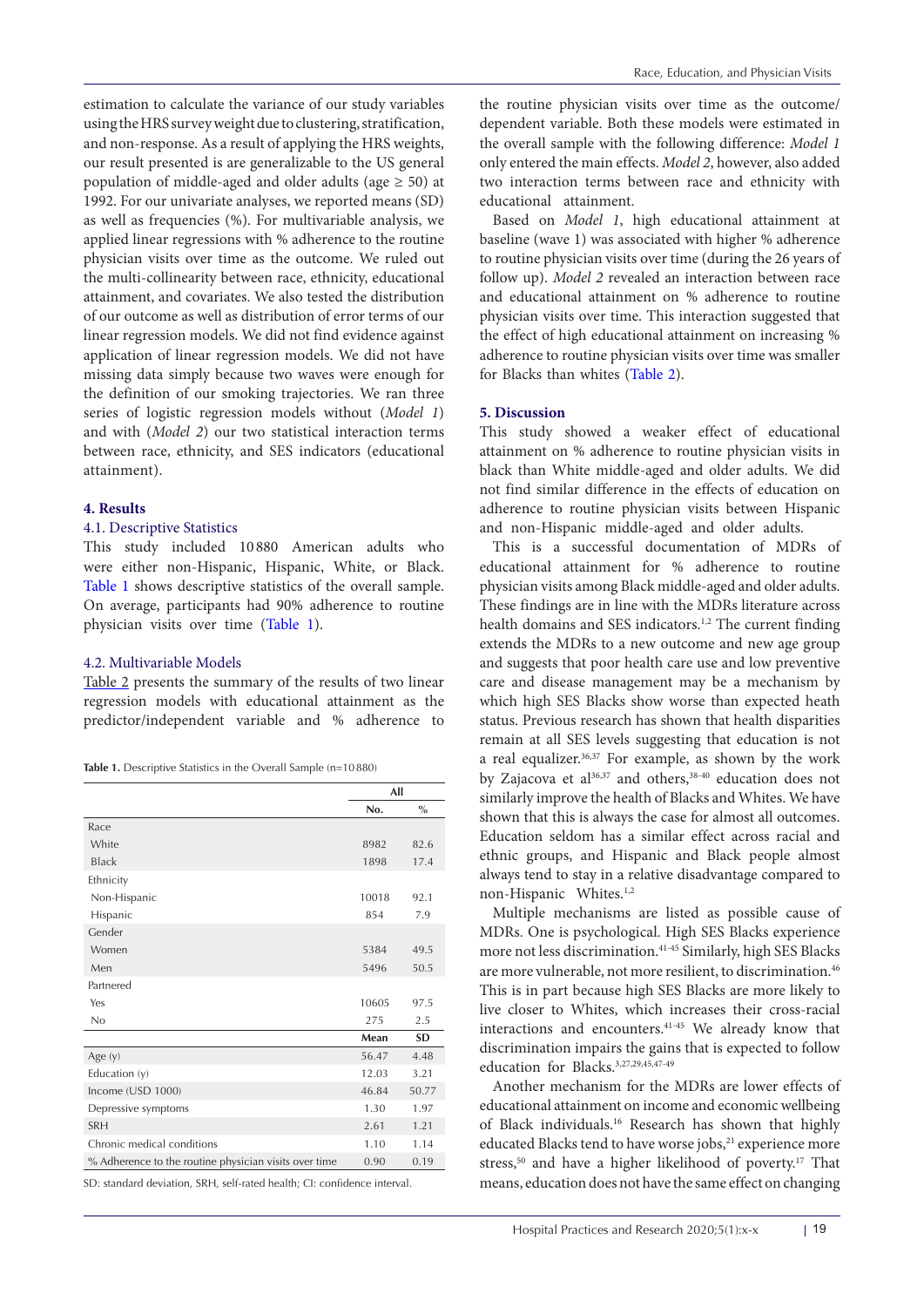<span id="page-3-0"></span>**Table 2.** Summary of Linear Regression on the Effect of Education and Income on % Adherence to the Routine Physician Visits Over the Follow up Period

|                                   | Model 1 (All, Main Effects) |           |                 |         | Model 2 (All, Main Effects + Interactions) |         |                              |         |              |         |
|-----------------------------------|-----------------------------|-----------|-----------------|---------|--------------------------------------------|---------|------------------------------|---------|--------------|---------|
|                                   | b                           | <b>SE</b> | $95\%$ CI for b |         | P                                          | b       | <b>SE</b><br>$95\%$ CI for b |         | $\mathbf{P}$ |         |
| Age $(y)$                         | 0.00                        | 0.00      | 0.00            | 0.00    | 0.032                                      | 0.00    | 0.00                         | 0.00    | 0.00         | 0.038   |
| Race (Black)                      | 0.00                        | 0.00      | $-0.01$         | 0.01    | 0.506                                      | 0.03    | 0.02                         | 0.00    | 0.06         | 0.085   |
| Ethnicity (Hispanic)              | $-0.03$                     | 0.01      | $-0.05$         | $-0.02$ | < 0.001                                    | $-0.03$ | 0.02                         | $-0.06$ | 0.00         | 0.056   |
| Gender (Male)                     | $-0.03$                     | 0.00      | $-0.04$         | $-0.03$ | < 0.001                                    | $-0.04$ | 0.00                         | $-0.04$ | $-0.03$      | < 0.001 |
| Education $(y)$ (1992)            | 0.01                        | 0.00      | 0.01            | 0.01    | < 0.001                                    | 0.01    | 0.00                         | 0.01    | 0.01         | < 0.001 |
| Partnered (1992)                  | $-0.02$                     | 0.01      | $-0.04$         | 0.01    | 0.162                                      | $-0.02$ | 0.01                         | $-0.04$ | 0.01         | 0.146   |
| Income                            | 0.01                        | 0.00      | 0.00            | 0.01    | < 0.001                                    | 0.01    | 0.00                         | 0.00    | 0.01         | < 0.001 |
| Depressive symptoms               | 0.00                        | 0.00      | 0.00            | 0.00    | 0.198                                      | 0.00    | 0.00                         | 0.00    | 0.00         | 0.225   |
| Self-rated health                 | 0.01                        | 0.00      | 0.01            | 0.02    | < 0.001                                    | 0.01    | 0.00                         | 0.01    | 0.02         | < 0.001 |
| <b>Chronic Medical Conditions</b> | 0.03                        | 0.00      | 0.03            | 0.04    | < 0.001                                    | 0.03    | 0.00                         | 0.03    | 0.04         | < 0.001 |
| Education $\times$ Race (Black)   |                             |           |                 |         |                                            | 0.00    | 0.00                         | $-0.01$ | 0.00         | 0.048   |
| Education × Ethnicity (Hispanic)  |                             |           |                 |         |                                            | 0.00    | 0.00                         | 0.00    | 0.00         | 0.945   |

SE: standard error, CI: confidence interval.

the living conditions of Blacks and Whites.<sup>17</sup> Thus, highly educated Blacks do not enjoy the same expected effects of educations as their White counterparts do.

A growing literature has shown a larger magnitude of the effects of educational attainment and other SES indicators on smoking,<sup>27</sup> drinking,<sup>26,51</sup> diet,<sup>22</sup> and impulsivity<sup>52</sup> for ethnic minorities than the mainstream population. Similarly, MDRs are shown for obesity,<sup>9</sup> chronic disease,<sup>4</sup> self-rated health,<sup>8</sup> happiness,<sup>16</sup> depression,<sup>7</sup> suicide.<sup>53</sup> Thus, MDRs are a systemic cause of poor health of high SES Whites and Blacks.

Lower than expected effects of educational level on prohealth behaviors in racial and ethnic minorities may be due to various mechanisms. One may be lower education quality of Blacks than Whites.<sup>14</sup> Scarcity of educational resources in urban and inner-city schools where most Black individuals to school may lower the effect of education on various outcomes for Blacks. As such, reducing the inequalities in schooling quality maybe at least a partial solution to eliminate health disparities, including those generated by MDRs of education in non-Whites.<sup>1,2</sup>

Another mechanism behind MDRs is labor market discrimination. Education does not generate the same occupation and income for Whites and Blacks simply because race shapes how labor market hires people. Under labor-market discrimination, education does not similarly translate to occupation, income, wealth, and insurance, which are all required for access to the healthcare and pro health behaviors. We argue that the US political system has historically promoted the well-being of Whites with the costs to Blacks and Hispanics.

Discrimination across US institutions systems, 54,55 including but not limited to the health care system, $56$  is another mechanism by which MDRs develop. Due to a differential treatment, racial and ethnic minority groups have a lower trust toward the healthcare system. Across all outcomes, processes and illnesses, care is with lower quality for Blacks than Whites.<sup>56</sup> In this impaired relation with the health care system, and in such impaired quality of care, SES does not get a chance to translate to best health and health service use for Blacks.<sup>16,17</sup>

Some of the MDRs may be due to structural factors such as segregation. Due to residential segregation, racial and ethnic minorities are more likely to live in low-resource urban areas. This is also the context of high SES Blacks and Hispanics who stay with their communities. That means high SES Hispanics and Blacks in majority Hispanic or Black neighborhoods would experience difficulty accessing health care. Such context also does not promote health in other domains. Such areas have fewer available resources for healthy eating, exercise, and healthy lifestyle.<sup>9,57</sup> Thus, health does not become the first option and a priority in such highly segregated neighborhoods.<sup>58-62</sup>

In such social and physical environment, even if an individual is motivated to seek care, their environmental condition does not facilitate a healthy lifestyle. High crime and violence may become a barrier and reduce people's chance of engagement in a healthy lifestyle.<sup>58-62</sup> Thus, segregation and environment, and access to the healthcare system may become a major barrier against high SES Hispanics and Black people engage in pro-health behaviors. We still need to study whether and how such contextual constraints result in suboptimal health for high SES Blacks and Hispanics.<sup>9</sup>

#### 5.1. Limitations

This study had various limitations. First, some SES indicators were not considered. These include wealth, employment, and assets. Future research should also explore how neighborhood-level and area-level factors contribute to the differential effects observed here. Both physical and social environment may have a role. For example, distance to health care facilities and public transportation may have some role. Third, we merely described the racial differences. We did not seek the explanatory variables that could explain (mediate) such effects. Fourth, our study had a simplistic view of adherence to the routine physician visits. Our outcome reflected a single self-reported item that was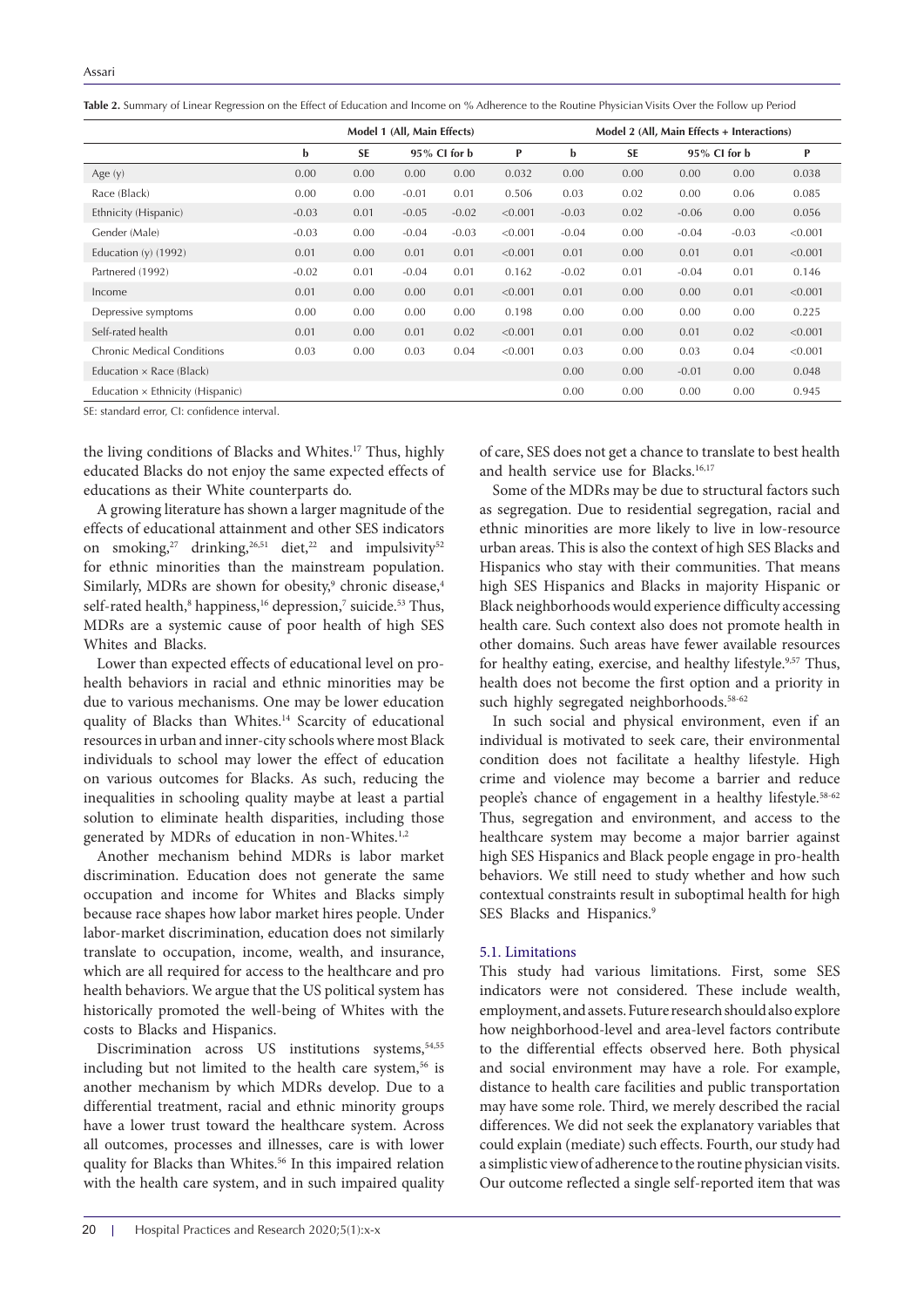measured 13 times. There is a need to study health care use using comprehensive measures including scheduled visits, no shows, adherence across domains. Such research may go beyond self-reports and use administrative and claim data. Finally, this study was limited to Black, Hispanic, and Whites. Future research should include other marginalized groups based on the country of origin, nativity, immigration status, and language.<sup>63-68</sup>

# **6. Conclusion**

In summary, racial differences exist in the magnitude of the effect of educational attainment on % adherence to routine physician visits among American middle-aged and older adults. Educational attainment better increases the % adherence to routine physician visits for White than Black middle-aged and older adults. Our finding is in line with the growing literature on MDRs suggesting that education level generates significantly less health effects for racial and ethnic minority groups than the majority group. MDRs should be addressed as a core strategy if we want to eliminate health disparities that have persisted in the US.

## **Conflict of Interest Disclosures**

The author declares that he has no conflicts of interest.

## **Ethical Approval**

The HRS study protocol was approved by the University of Michigan (UM) Institutional Review Board (IRB). All HRS participants signed written consent. The data were collected, restored, managed, and analyzed in a fully anonymous fashion.

#### **References**

- 1. Assari S. Health disparities due to diminished return among black Americans: public policy solutions. Soc Issues Policy Rev. 2018;12(1):112-145. doi:[10.1111/sipr.12042](https://doi.org/10.1111/sipr.12042).
- 2. Assari S. Unequal gain of equal resources across racial groups. Int J Health Policy Manag. 2018;7(1):1-9. doi:[10.15171/](https://doi.org/10.15171/ijhpm.2017.90) [ijhpm.2017.90.](https://doi.org/10.15171/ijhpm.2017.90)
- 3. Assari S. Parental educational attainment and mental wellbeing of college students; diminished returns of blacks. Brain Sci. 2018;8(11). doi:[10.3390/brainsci8110193](https://doi.org/10.3390/brainsci8110193).
- 4. Assari S, Moghani Lankarani M. Poverty status and childhood asthma in white and black families: national survey of children's health. Healthcare (Basel). 2018;6(2). doi[:10.3390/](https://doi.org/10.3390/healthcare6020062) [healthcare6020062.](https://doi.org/10.3390/healthcare6020062)
- 5. Assari S. Life expectancy gain due to employment status depends on race, gender, education, and their intersections. J Racial Ethn Health Disparities. 2018;5(2):375-386. doi:[10.1007/s40615-017-0381-x.](https://doi.org/10.1007/s40615-017-0381-x)
- 6. Assari S, Caldwell CH, Zimmerman MA. Family structure and subsequent anxiety symptoms; minorities' diminished return. Brain Sci. 2018;8(6). doi:[10.3390/brainsci8060097](https://doi.org/10.3390/brainsci8060097).
- 7. Assari S. High income protects whites but not African Americans against risk of depression. Healthcare (Basel). 2018;6(2). doi:[10.3390/healthcare6020037](https://doi.org/10.3390/healthcare6020037).
- 8. Assari S, Lapeyrouse LM, Neighbors HW. Income and selfrated mental health: diminished returns for high income black Americans. Behav Sci (Basel). 2018;8(5). doi[:10.3390/](https://doi.org/10.3390/bs8050050) [bs8050050.](https://doi.org/10.3390/bs8050050)
- 9. Assari S. Family income reduces risk of obesity for white but

# Research Highlights

## **What Is Already Known?**

There is a particular interest in enhancing preventive behaviors and disease management of racial and ethnic minorities. This is because poor adherence to preventive care, screening, and disease management are among the major mechanisms by which racial and ethnic disparities in health emerge.

# **What This Study Adds?**

Some of the health disparities would be narrowed if we empower racial and ethnic minorities to leverage their resources. Thus, while some of the efforts should be on redistribution of resources, some other policies should address barriers that hinder Blacks from gaining the most out of their available resources.

not black children. Children (Basel). 2018;5(6). doi[:10.3390/](https://doi.org/10.3390/children5060073) [children5060073.](https://doi.org/10.3390/children5060073)

- 10. Assari S, Caldwell CH. Family income at birth and risk of attention deficit hyperactivity disorder at age 15: racial differences. Children (Basel). 2019;6(1). doi[:10.3390/](https://doi.org/10.3390/children6010010) [children6010010.](https://doi.org/10.3390/children6010010)
- 11. Assari S. Socioeconomic determinants of systolic blood pressure; minorities' diminished returns. J Health Econ Dev. 2019;1(1):1-11.
- 12. Assari S. Association of Educational Attainment and Race/ Ethnicity With Exposure to Tobacco Advertisement Among US Young Adults. JAMA Network Open. 2020;3(1):e1919393. doi: [10.1001/jamanetworkopen.2019.19393.](https://doi.org/10.1001/jamanetworkopen.2019.19393)
- 13. Assari S, Bazargan M. Minorities' diminished returns of educational attainment on hospitalization risk: National Health Interview Survey (NHIS). Hosp Pract Res. 2019;4(3):86-91. doi[:10.15171/hpr.2019.17.](https://doi.org/10.15171/hpr.2019.17)
- 14. Assari S, Moghani Lankarani M. Race and urbanity alter the protective effect of education but not income on mortality. Front Public Health. 2016;4:100. doi:[10.3389/fpubh.2016.00100](https://doi.org/10.3389/fpubh.2016.00100).
- 15. Assari S. Blacks' diminished return of education attainment on subjective health; mediating effect of income. Brain Sci. 2018;8(9). doi[:10.3390/brainsci8090176.](https://doi.org/10.3390/brainsci8090176)
- 16. Assari S, Preiser B, Kelly M. Education and income predict future emotional well-being of whites but not blacks: a ten-year cohort. Brain Sci. 2018;8(7). doi:[10.3390/brainsci8070122.](https://doi.org/10.3390/brainsci8070122)
- 17. Assari S. Parental education better helps white than black families escape poverty: national survey of children's health. Economies. 2018;6(2):30. doi:[10.3390/economies6020030](https://doi.org/10.3390/economies6020030).
- 18. Hudson DL, Bullard KM, Neighbors HW, Geronimus AT, Yang J, Jackson JS. Are benefits conferred with greater socioeconomic position undermined by racial discrimination among African American men? J Mens Health. 2012;9(2):127- 136. doi[:10.1016/j.jomh.2012.03.006](https://doi.org/10.1016/j.jomh.2012.03.006).
- 19. Hudson DL, Puterman E, Bibbins-Domingo K, Matthews KA, Adler NE. Race, life course socioeconomic position, racial discrimination, depressive symptoms and self-rated health. Soc Sci Med. 2013;97:7-14. doi:[10.1016/j.socscimed.2013.07.031](https://doi.org/10.1016/j.socscimed.2013.07.031).
- 20. Hudson DL, Neighbors HW, Geronimus AT, Jackson JS. Racial discrimination, John Henryism, and depression among African Americans. J Black Psychol. 2016;42(3):221-243. doi:[10.1177/0095798414567757](https://doi.org/10.1177/0095798414567757).
- 21. Assari S, Bazargan M. Unequal effects of educational attainment on workplace exposure to second-hand smoke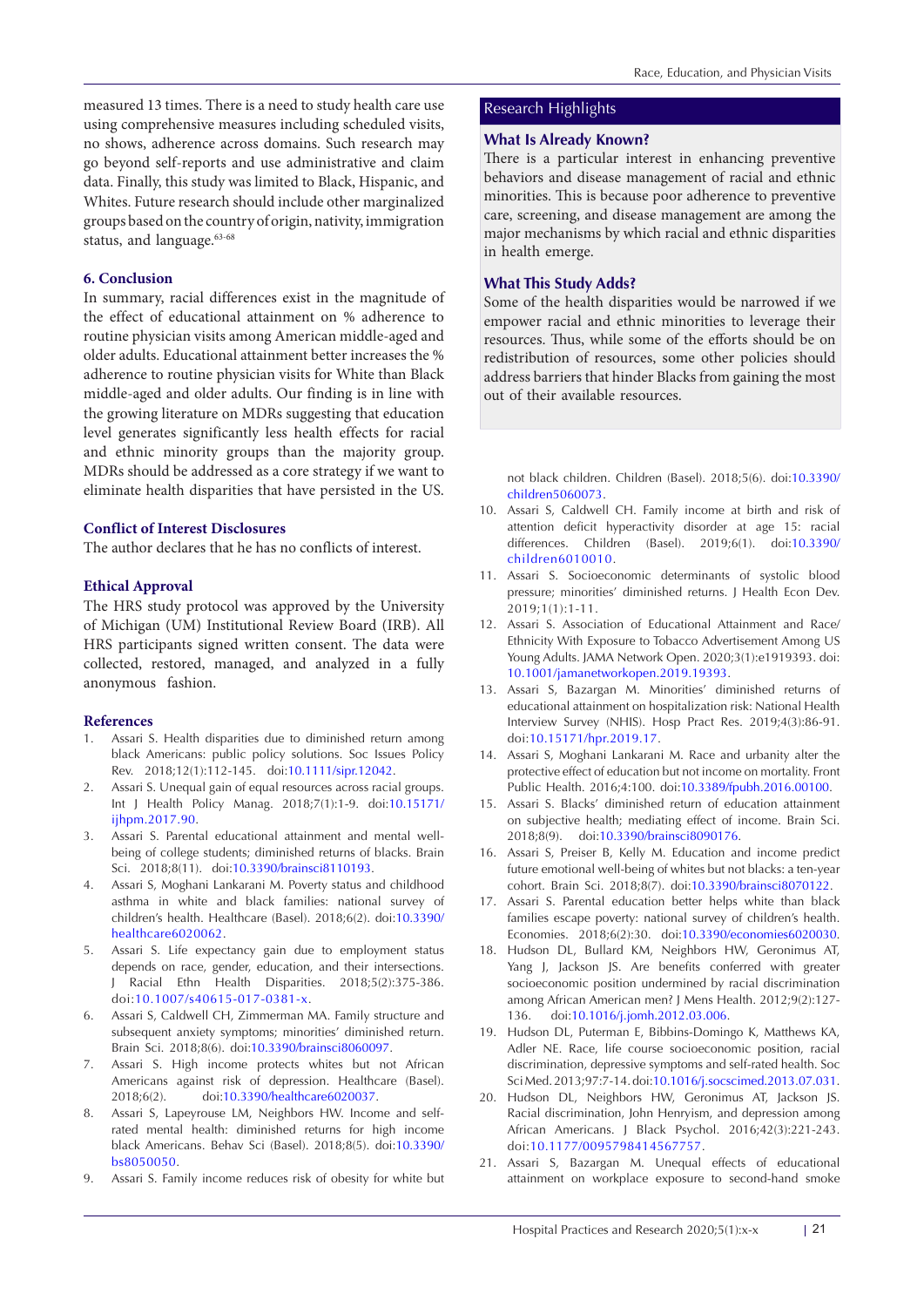by race and ethnicity; minorities' diminished returns in the National Health Interview Survey (NHIS). J Med Res Innov. 2019;3(2). doi[:10.32892/jmri.179](https://doi.org/10.32892/jmri.179).

- 22. Assari S, Moghani Lankarani M. Educational attainment promotes fruit and vegetable intake for whites but not blacks. J (Basel). 2018;1(1):29-41. doi[:10.3390/j1010005.](https://doi.org/10.3390/j1010005)
- 23. Assari S. Educational attainment and exercise frequency in American women; blacks' diminished returns. Womens Health Bull. 2019;6(3). doi:[10.5812/whb.87413](https://doi.org/10.5812/whb.87413).
- 24. Assari S, Caldwell CH, Bazargan M. Association Between parental educational attainment and youth outcomes and role of race/ethnicity. JAMA Netw Open. 2019;2(11):e1916018. doi:[10.1001/jamanetworkopen.2019.16018.](https://doi.org/10.1001/jamanetworkopen.2019.16018)
- 25. Assari S, Mistry R. Diminished return of employment on ever smoking among hispanic whites in Los Angeles. Health Equity. 2019;3(1):138-144. doi:[10.1089/heq.2018.0070.](https://doi.org/10.1089/heq.2018.0070)
- 26. Assari S, Farokhnia M, Mistry R. Education attainment and alcohol binge drinking: diminished returns of hispanics in Los Angeles. Behav Sci (Basel). 2019;9(1). doi[:10.3390/bs9010009](https://doi.org/10.3390/bs9010009).
- 27. Assari S, Mistry R. Educational attainment and smoking status in a national sample of American adults; evidence for the blacks' diminished return. Int J Environ Res Public Health. 2018;15(4). doi[:10.3390/ijerph15040763](https://doi.org/10.3390/ijerph15040763).
- 28. Assari S, Mistry R, Bazargan M. Race, educational attainment, and e-cigarette use. J Med Res Innov. 2020;4(1). doi:[10.32892/](https://doi.org/10.32892/jmri.185) [jmri.185](https://doi.org/10.32892/jmri.185).
- 29. Assari S, Hani N. Household income and children's unmet dental care need; blacks' diminished return. Dent J (Basel). 2018;6(2). doi:[10.3390/dj6020017.](https://doi.org/10.3390/dj6020017)
- 30. Assari S, Bazargan M. Educational attainment better increases the chance of breast physical exam for non-hispanic than hispanic American women: National Health Interview Survey (NHIS). Hosp Pract Res. 2019;4(4):122-127. doi:[10.15171/](https://doi.org/10.15171/hpr.2019.25) [hpr.2019.25.](https://doi.org/10.15171/hpr.2019.25)
- 31. Sonnega A, Faul JD, Ofstedal MB, Langa KM, Phillips JW, Weir DR. Cohort profile: the Health and Retirement Study (HRS). Int J Epidemiol. 2014;43(2):576-585. doi[:10.1093/ije/dyu067](https://doi.org/10.1093/ije/dyu067).
- 32. Radloff LS. The CES-D scale: a self-report depression scale for research in the general population. Appl Psychol Meas. 1977;1(3):385-401. doi:[10.1177/014662167700100306.](https://doi.org/10.1177/014662167700100306)
- 33. Radloff LS, Rae DS. Susceptibility and precipitating factors in depression: sex differences and similarities. J Abnorm Psychol. 1979;88(2):174-181. doi:[10.1037//0021-843x.88.2.174](https://doi.org/10.1037/0021-843x.88.2.174).
- 34. Radloff LS. The use of the Center for Epidemiologic Studies Depression Scale in adolescents and young adults. J Youth Adolesc. 1991;20(2):149-166. doi:[10.1007/bf01537606](https://doi.org/10.1007/bf01537606).
- 35. Idler EL, Benyamini Y. Self-rated health and mortality: a review of twenty-seven community studies. J Health Soc Behav. 1997;38(1):21-37. doi[:10.2307/2955359](https://doi.org/10.2307/2955359).
- 36. Zajacova A, Johnson-Lawrence V. Anomaly in the educationhealth gradient: biomarker profiles among adults with subbaccalaureate attainment levels. SSM Popul Health. 2016;2:360-364. doi:[10.1016/j.ssmph.2016.05.001.](https://doi.org/10.1016/j.ssmph.2016.05.001)
- 37. Zajacova A, Rogers RG, Johnson-Lawrence V. Glitch in the gradient: additional education does not uniformly equal better health. Soc Sci Med. 2012;75(11):2007-2012. doi:[10.1016/j.](https://doi.org/10.1016/j.socscimed.2012.07.036) [socscimed.2012.07.036](https://doi.org/10.1016/j.socscimed.2012.07.036).
- 38. Montez JK, Hummer RA, Hayward MD, Woo H, Rogers RG. trends in the educational gradient of U.S. adult mortality from 1986 to 2006 by race, gender, and age group. Res Aging. 2011;33(2):145-171. doi[:10.1177/0164027510392388.](https://doi.org/10.1177/0164027510392388)
- 39. Brown DC, Hayward MD, Montez JK, Hummer RA, Chiu CT, Hidajat MM. The significance of education for mortality compression in the United States. Demography. 2012;49(3):819-840. doi:[10.1007/s13524-012-0104-1.](https://doi.org/10.1007/s13524-012-0104-1)
- 40. Montez JK, Zajacova A, Hayward MD, Woolf SH, Chapman D, Beckfield J. Educational disparities in adult mortality across

U.S. states: how do they differ, and have they changed since the mid-1980s? Demography. 2019;56(2):621-644. doi[:10.1007/](https://doi.org/10.1007/s13524-018-0750-z) [s13524-018-0750-z](https://doi.org/10.1007/s13524-018-0750-z).

- 41. Assari S, Gibbons FX, Simons R. Depression among black youth; interaction of class and place. Brain Sci. 2018;8(6). doi:[10.3390/brainsci8060108](https://doi.org/10.3390/brainsci8060108).
- 42. Assari S, Moghani Lankarani M, Caldwell CH. Does discrimination explain high risk of depression among highincome African American men? Behav Sci (Basel). 2018;8(4). doi:[10.3390/bs8040040](https://doi.org/10.3390/bs8040040).
- 43. Assari S. Does school racial composition explain why high income black youth perceive more discrimination? a gender analysis. Brain Sci. 2018;8(8). doi:[10.3390/brainsci8080140](https://doi.org/10.3390/brainsci8080140).
- 44. Assari S, Gibbons FX, Simons RL. Perceived discrimination among black youth: an 18-year longitudinal study. Behav Sci (Basel). 2018;8(5). doi[:10.3390/bs8050044](https://doi.org/10.3390/bs8050044).
- 45. Assari S, Moghani Lankarani M. Workplace racial composition explains high perceived discrimination of high socioeconomic status African American men. Brain Sci. 2018;8(8). doi[:10.3390/](https://doi.org/10.3390/brainsci8080139) [brainsci8080139.](https://doi.org/10.3390/brainsci8080139)
- 46. Assari S, Preiser B, Moghani Lankarani M, Caldwell CH. Subjective socioeconomic status moderates the association between discrimination and depression in African American youth. Brain Sci. 2018;8(4). doi:[10.3390/brainsci8040071](https://doi.org/10.3390/brainsci8040071).
- 47. Assari S. Education attainment and obesity: differential returns based on sexual orientation. Behav Sci (Basel). 2019;9(2). doi:[10.3390/bs9020016](https://doi.org/10.3390/bs9020016).
- 48. Assari S. Parental education attainment and educational upward mobility; role of race and gender. Behav Sci (Basel). 2018;8(11). doi[:10.3390/bs8110107.](https://doi.org/10.3390/bs8110107)
- 49. Assari S. Educational attainment better protects African American women than African American men against depressive symptoms and psychological distress. Brain Sci. 2018;8(10). doi:[10.3390/brainsci8100182.](https://doi.org/10.3390/brainsci8100182)
- 50. Assari S, Bazargan M. Unequal associations between educational attainment and occupational stress across racial and ethnic groups. Int J Environ Res Public Health. 2019;16(19). doi[:10.3390/ijerph16193539.](https://doi.org/10.3390/ijerph16193539)
- 51. Assari S, Moghani Lankarani M. Education and alcohol consumption among older Americans; black-white differences. Front Public Health. 2016;4:67. doi[:10.3389/](https://doi.org/10.3389/fpubh.2016.00067) [fpubh.2016.00067.](https://doi.org/10.3389/fpubh.2016.00067)
- 52. Assari S, Caldwell CH, Mincy R. Family socioeconomic status at birth and youth impulsivity at age 15; blacks' diminished return. Children (Basel). 2018;5(5). doi:[10.3390/children5050058.](https://doi.org/10.3390/children5050058)
- 53. Assari S. Ethnic and gender differences in additive effects of socio-economics, psychiatric disorders, and subjective religiosity on suicidal ideation among blacks. Int J Prev Med. 2015;6:53. doi:[10.4103/2008-7802.158913.](https://doi.org/10.4103/2008-7802.158913)
- 54. Gee GC, Ro A, Shariff-Marco S, Chae D. Racial discrimination and health among Asian Americans: evidence, assessment, and directions for future research. Epidemiol Rev. 2009;31:130- 151. doi:[10.1093/epirev/mxp009.](https://doi.org/10.1093/epirev/mxp009)
- 55. Gee GC, Ford CL. Structural racism and health inequities: old issues, new directions. Du Bois Rev. 2011;8(1):115-132. doi[:10.1017/s1742058x11000130.](https://doi.org/10.1017/s1742058x11000130)
- 56. Smedley BD, Stith AY, Nelson AR, eds. Unequal Treatment: Confronting Racial and Ethnic Disparities in Health Care. Washington (DC): National Academies Press (US); 2003.
- 57. Assari S, Thomas A, Caldwell CH, Mincy RB. Blacks' diminished health return of family structure and socioeconomic status; 15 years of follow-up of a national urban sample of youth. J Urban Health. 2018;95(1):21-35. doi[:10.1007/s11524-017-0217-3.](https://doi.org/10.1007/s11524-017-0217-3)
- 58. Malambo P, De Villiers A, Lambert EV, Puoane T, Kengne AP. Associations of perceived neighbourhood safety from traffic and crime with overweight/obesity among South African adults of low-socioeconomic status. PLoS One. 2018;13(10):e0206408.